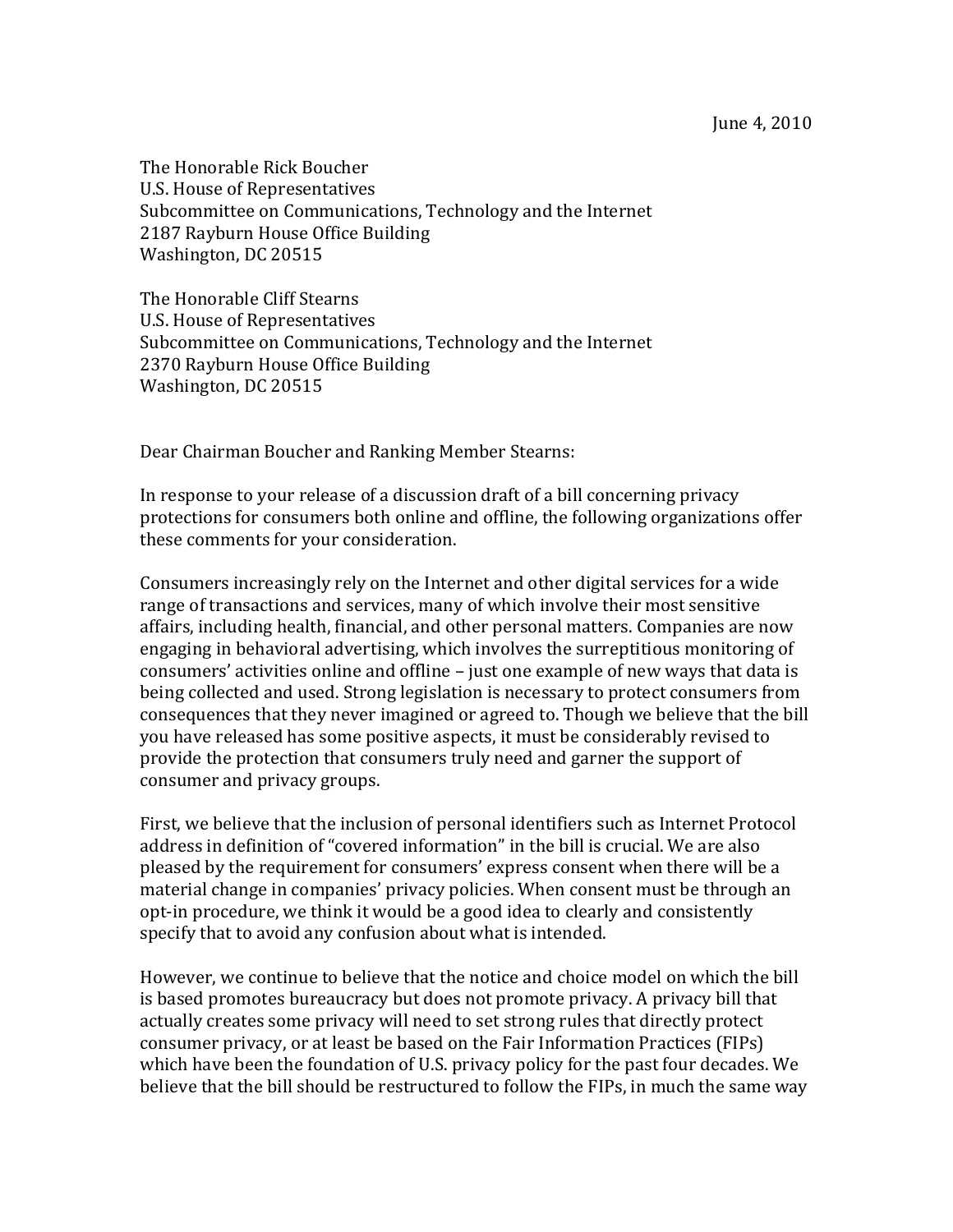as we structured the legislative principles that we released last September.<sup>1</sup>

We would also like to challenge the conventional wisdom that privacy legislation that is based on an opt-in approach is not feasible. There is absolutely no reason why an opt-in approach cannot work, and work well. It is ironic that while many in the business community profess to want to offer consumers real and meaningful control over the collection and use of their data, these same companies and associations are unwilling to provide the most effective means of control for consumers – opt-in. We heard similar objections before the wildly popular national "Do Not Call" registry was implemented, and even after when its legality was unsuccessfully challenged. We were told that it would be the end of direct marketing and that consumers would no longer be able to obtain the products and services they wanted at affordable prices. This was nonsense, as the objection to opt-in is nonsense now. Businesses will become more innovative and responsive to consumers' desires concerning the collection and use if their data if they must first ask for their express affirmative consent. We recommend that non-sensitive information should only be allowed to be collected and used for advertising purposes for 24 hours, after which opt-in consent would be required to continue to store and use it.

Of course, we understand that some exceptions will be needed – for instance, for the collection and use of public record data, and for the collection and use of data for operational and transactional purposes. However, we believe that the definitions of transactional and operational in the current draft legislation are too broad, and that the complete lack of any bounds on the retention of this data is inappropriate. We believe that the definition of operational data must be significantly narrowed and that reasonable retention limits should be set for this data.

We are also concerned about the blanket exception for affiliates. We doubt that most consumers could name the affiliates of the companies with which they routinely do business, let alone those of unfamiliar companies. Moreover, sharing consumers' data with affiliates when it is not necessary for transactional or operational purposes does not always provide benefits to consumers and may sometimes be detrimental to them (e.g., passing a consumer's information to an affiliate that charges higher interest rates). We recommend that affiliates should be treated no differently than third parties and that affiliate sharing should only be allowed on an opt-in basis except for transactional and operational purposes.

We believe that the exception for individual managed profiles is also unwarranted. While managed profiles are better than unmanaged profiles, the reality is that there is nothing in the bill that limits such profiles to use for advertising purposes, or that prevents access to them by private detectives, insurers, employers, or others who

 $\overline{a}$ 

<sup>1</sup> See Online Behavioral Tracking and Targeting: Legislative Primer, September 2009 at [www.democraticmedia.org/doc/privacy-legislative-primer](http://www.democraticmedia.org/doc/privacy-legislative-primer)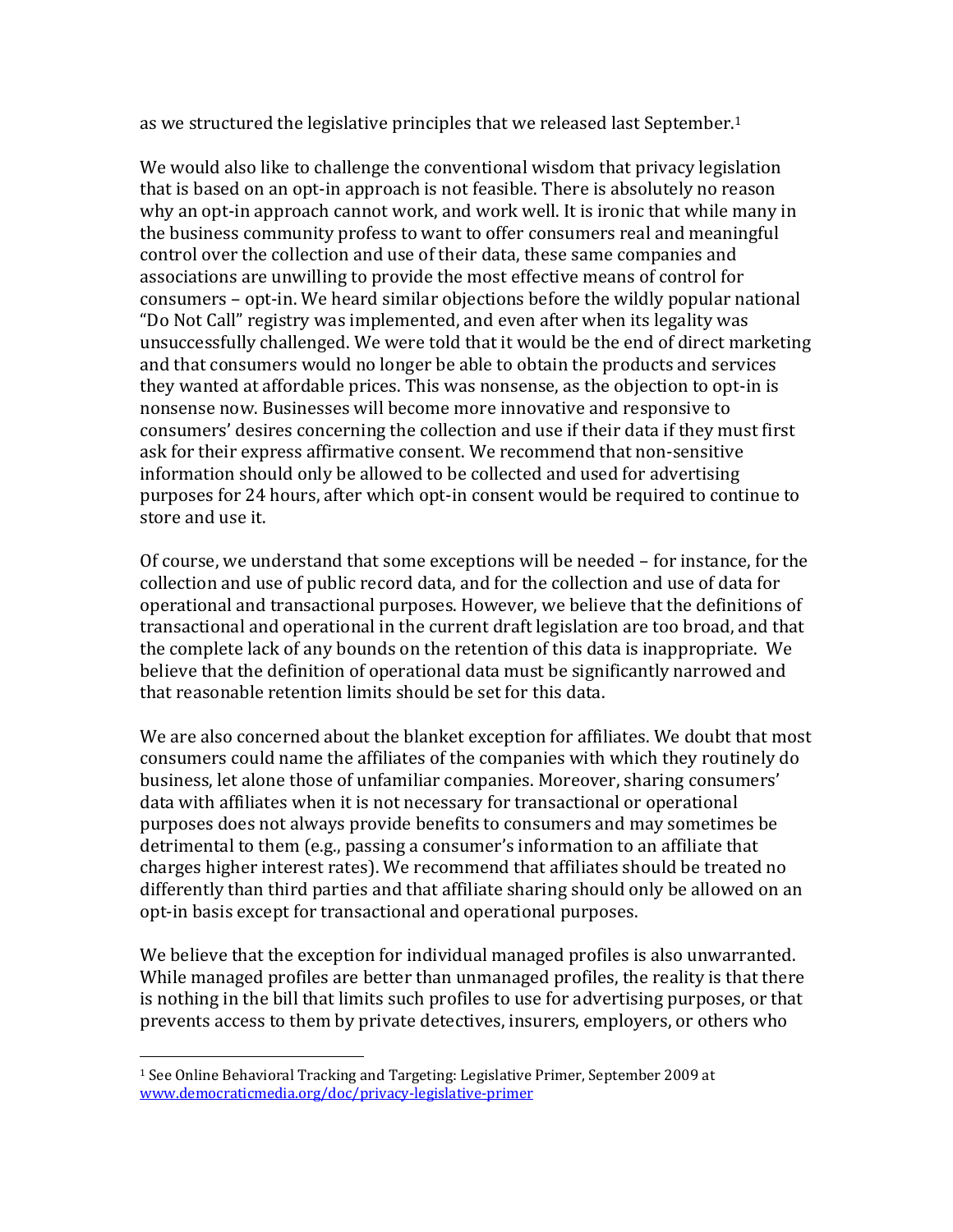might make assumptions about individuals based on them. Furthermore, a world in which consumers have dozens or hundreds of "manageable" profiles at sites they've never heard of is not a world in which consumers have any control. Consumers should be asked to opt-in for such profiles, or there must be some way to ensure that consumers have an easy way to opt-out of all such profiling through a federal Do Not Track registry.

Even opt-in does not adequately protect consumers when there is the potential that their sensitive data could be used for purposes other than for transactions they decide to make. First, we believe that the bill's definitions of what constitute "sensitive information" are too narrow. For example, "sensitive information" under the bill includes "medical records, including medical history, mental or physical condition, or medical treatment or diagnosis by a health care professional." However, this would not cover situations such as when a consumer researches cancer or another disease online. As that search is not part of "medical records," the information may be collected and used to make judgments about the consumer for any purpose, including employment and insurance. We recommend using different language adapted from the HIPAA definition of "health information."

But even with the required notice and opt-in, consumers may not be able to fully appreciate how information about their health, finances, race or ethnicity, sexual orientation, religious beliefs, political beliefs and data about their location might be accessed and used, for purposes they never anticipated. For instance, a consumer searching for mortgage information is unaware that she is being tracked as she searches for the best deal online and that her "profile" may contain information about her race, ethnicity, financial condition, health concerns, where she travels, and other sensitive information which can influence the kinds of offers and products that she may receive. It is unclear what "other financial" information means and whether it would encompass this. We recommend a broader definition that includes income and credit score, as well as Social Security number.

We also note that storing and sharing sensitive information puts consumers at risk of identity theft and other crimes. To truly protect consumers, the bill should prohibit sensitive data from being collected or used for any purposes other than for the transactions for which they have provided it.

Another concern is that other than for managed profiles, the bill sets no time limit for data retention (and 18 months for managed profiles is far too long). Furthermore, there is no right to access, correct or delete one's data in the current draft bill.

We suggest that the bill should provide the Federal Trade Commission with the authority and flexibility to develop the definitions further and to provide for reasonable notice and access requirements and data retention time limits.

To make clear that the legislation in no way erodes consumers' privacy under the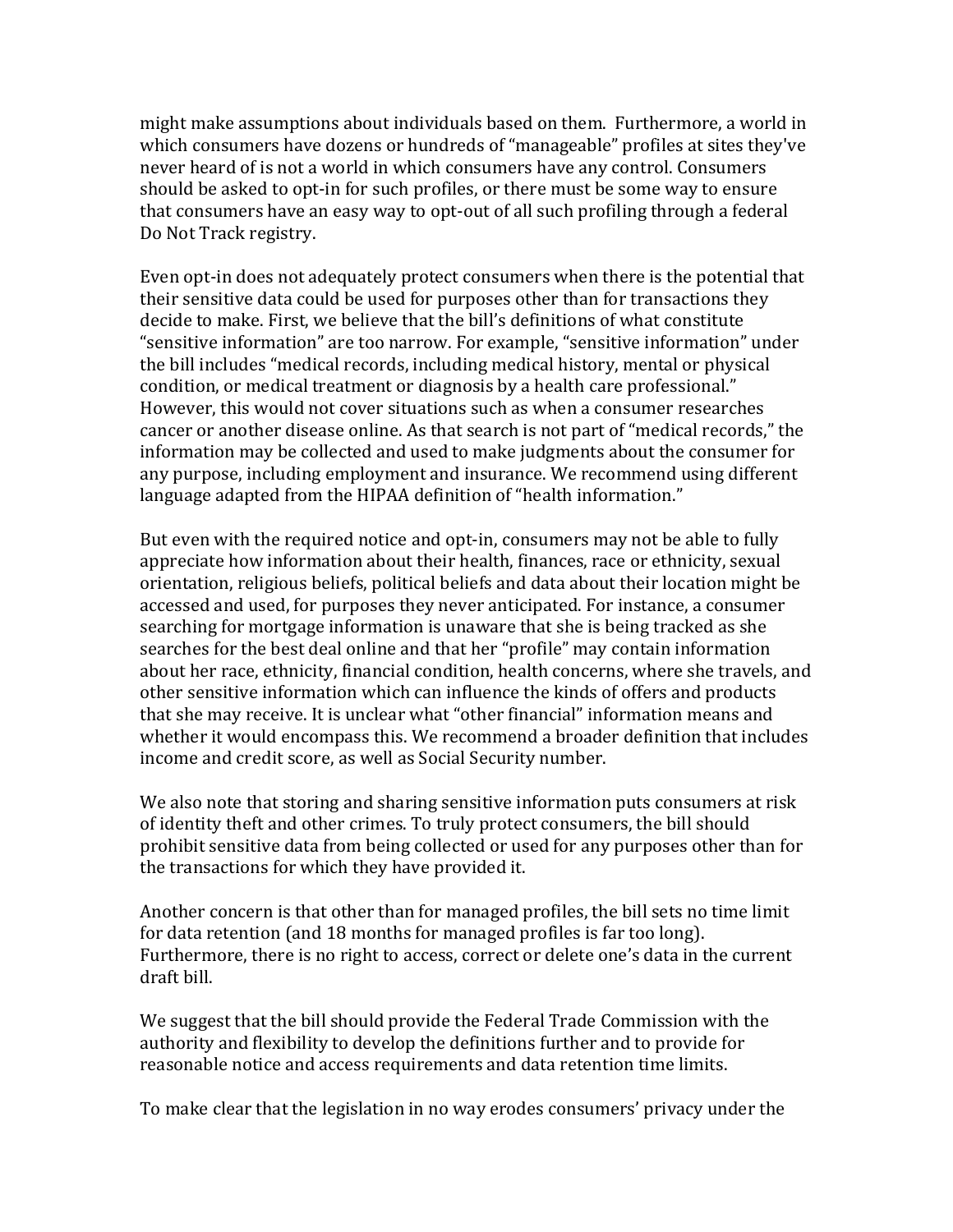Electronic Communications Privacy Act, we recommend that this should be explicitly stated.

We are very concerned about the sweeping preemption in the current draft of the legislation. The bill preempts state or local laws or regulations that include "requirements for the collection, use, or disclosure of covered information." This is incredibly broad and could block existing or new measures on the state level to limit the use of certain types of information, such as Social Security numbers, to notify consumers of data breaches, to protect health data, and to extend other needed privacy protections to consumers. Rather than a broad preemption, we recommend that the bill set minimum standards for privacy protection and allow states to create stronger laws and regulations to safeguard consumer data against misuse and abuse if necessary. The stronger the final bill is, the less likely that there will be any significant gaps that states will feel compelled to fill.

We are also dismayed by the fact that the bill would block consumers from taking legal action to enforce their rights. As you know, federal and state agencies play important roles in protecting the public, but they cannot and do not take action to resolve every situation in which consumers' rights have been violated. It is essential for individuals to be able to enforce their privacy rights and stop egregious practices. A private right of action must be provided to help ensure a level playing field and incentivize companies to respect and protect consumers' privacy.

Finally, we believe that there should be a strong findings section at the beginning of the bill and we are attaching suggested language in this regard. We urge you to carefully review our suggestions, as we are working toward the same goal: to protect the interests of Americans while maintaining and increasing robust commerce. In fact, providing meaningful protection for consumers' data is necessary in order to ensure their confidence in our increasingly complex marketplace. The argument that we must choose between privacy or access to a broad array of reasonably attainable goods and services is false. American business can deliver both, and we should demand no less.

We are committed to working with you to achieve real privacy protection for consumers. Thank you for considering our views.

Sincerely,

Jeff Chester Executive Director Center for Digital Democracy

Susan Grant Director of Consumer Protection Consumer Federation of America